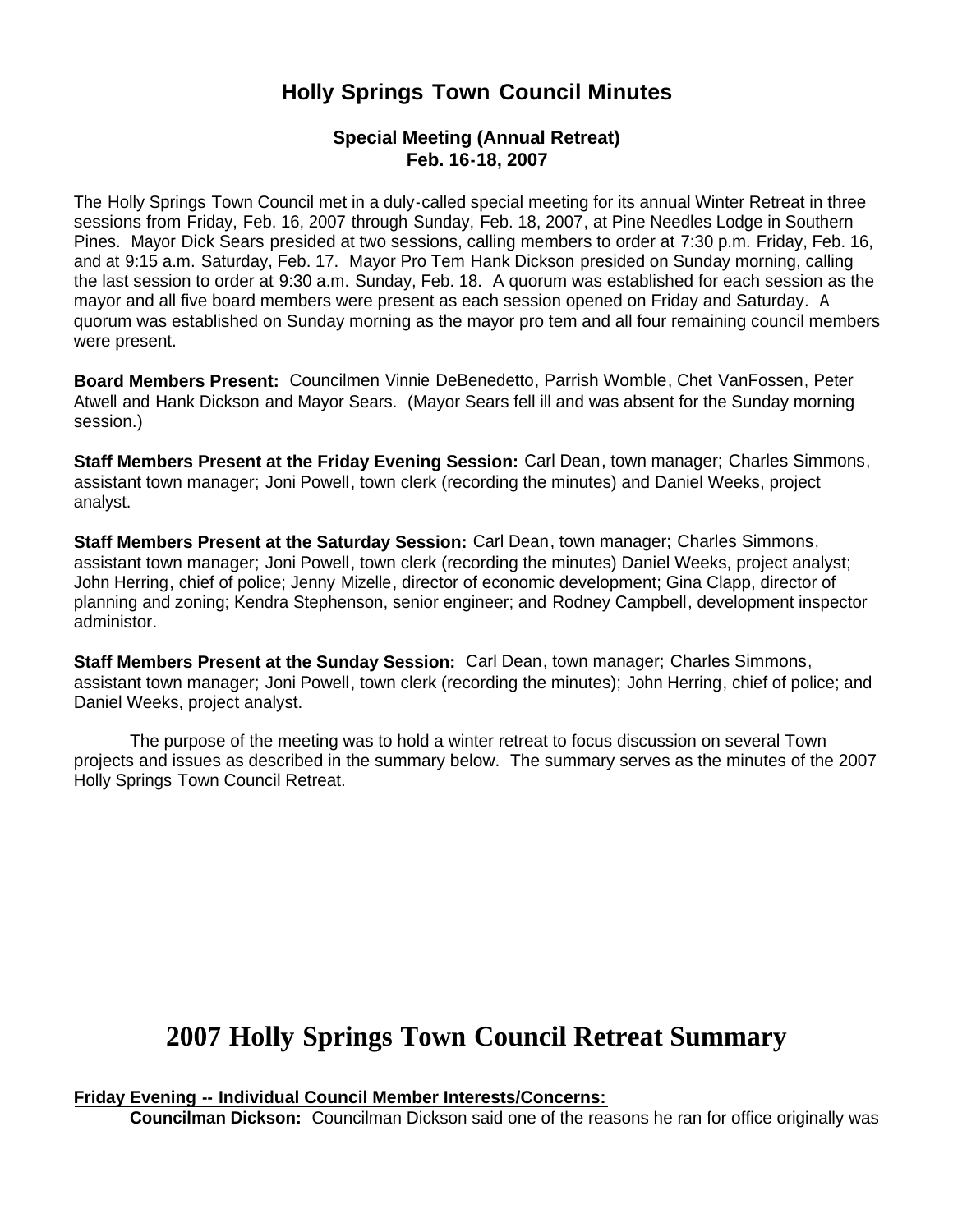because he felt that he could help the Town evolve with technology (a website, email, etc.). He continues his efforts now at making sure parks and recreation programs and facilities are top of the line.

 **Councilman Atwell:** Councilman Atwell said he ran for office originally because he felt the Town Council needed to experience spirited debate so that many ideas and perspectives could be considered. His goals continue to be a community center for the Town and continuing improvements to the overall parks and recreation opportunities in Holly Springs (including facilities for middle school age youth like places for skateboarding and roller blading); the appearance of Holly Springs, particularly publicly-owned properties; and enhanced code enforcement to take care of eyesores and safety hazards.

 **Councilman Womble:** Councilman Womble said he ran for office originally many years ago because he wanted the same prosperity for Holly Springs that was being experienced in other Wake County towns; he explained that when he first took office, Holly Springs did not have basic utility services and that many residents still had outdoor privies. He recounted how the town leaders recognized that they would have to provide public water and sewer in order for the town to grow, and now he wants to see Holly Springs continue to grow with an independently abundant water and sewer capacity. He said he would like to see all of the council members to work together to accomplish good things for the community.

 **Councilman VanFossen:** Councilman VanFossen said he ran for office originally because he had volunteered his professional background for a downtown design project and then served on the town's Planning Board. Those experiences, he said, made him feel like he could contribute more to the development of Holly Springs as a member of the Town Council. He said he ran on a pro-growth, but quality growth, platform and feels his efforts will continue to be on achieving that vision.

 **Mayor Sears:** Mayor Sears agreed that his vision, too, is on the quality growth of Holly Springs, particularly of the non-residential type of development the town needs. He said he also is very interested in encouraging the development of facilities and programs for youth and seniors, specifically, after-school programs for middle school aged youngsters; a community center with dynamic programming for all ages; and a senior center with programs that would appeal to older residents.

 **Councilman DeBenedetto :** Councilman DeBenedetto said he ran for office out of a sense of community service. He said he felt he could help Holly Springs define and create its sense of place and deal with its residential density issues and infrastructure challenges. He said he would encourage members of the Council to work together and not be critical of each other and their differing opinions. He said that, after being on the Council and getting familiar with operations and the financing of operations, he feels very confident about the town's financial position. As for future goals, he said he would like to the Town to have more involvement with school system issues and perhaps the creation of committees to assist with certain areas of town and Council operations.

#### **Friday Evening -- Appearance of the Town:**

Council discussion followed the lead of Councilman Atwell, who provided an extensive photo slide show of aesthetic problems in Holly Springs. Particularly disturbing, he said, were the photos taken on Town-owned property and of Town-sponsored projects.

 He said he felt if the Town is going to require a high standard of development from its residential subdivision developers, then it should hold itself to at least an equal to, if not higher, standard. He said he wanted the Town to strive for a more manicured appearance.

#### *Council Direction and Suggestions:*

- *Show Councilman Atwell's slideshow to department heads and all other staff members.*
- *Take care of the specific problems illustrated, particularly those at the Main Street property where Public Safety used to be located.*
- *Emphasize with department heads that they should instill in their staff members a new staff mentality that all employees are responsible for how the town looks.*
- *Budget for professional lawn care for Town Hall, parking lots, key properties and landscaped medians; or, if done in-house, increase the level of care.*
- *Management should oversee various efforts and increase the level of code enforcement that is being performed.*
- *Creation of a "Spot Award" for employees who are observed taking care of problems that are outside their normal work duties.*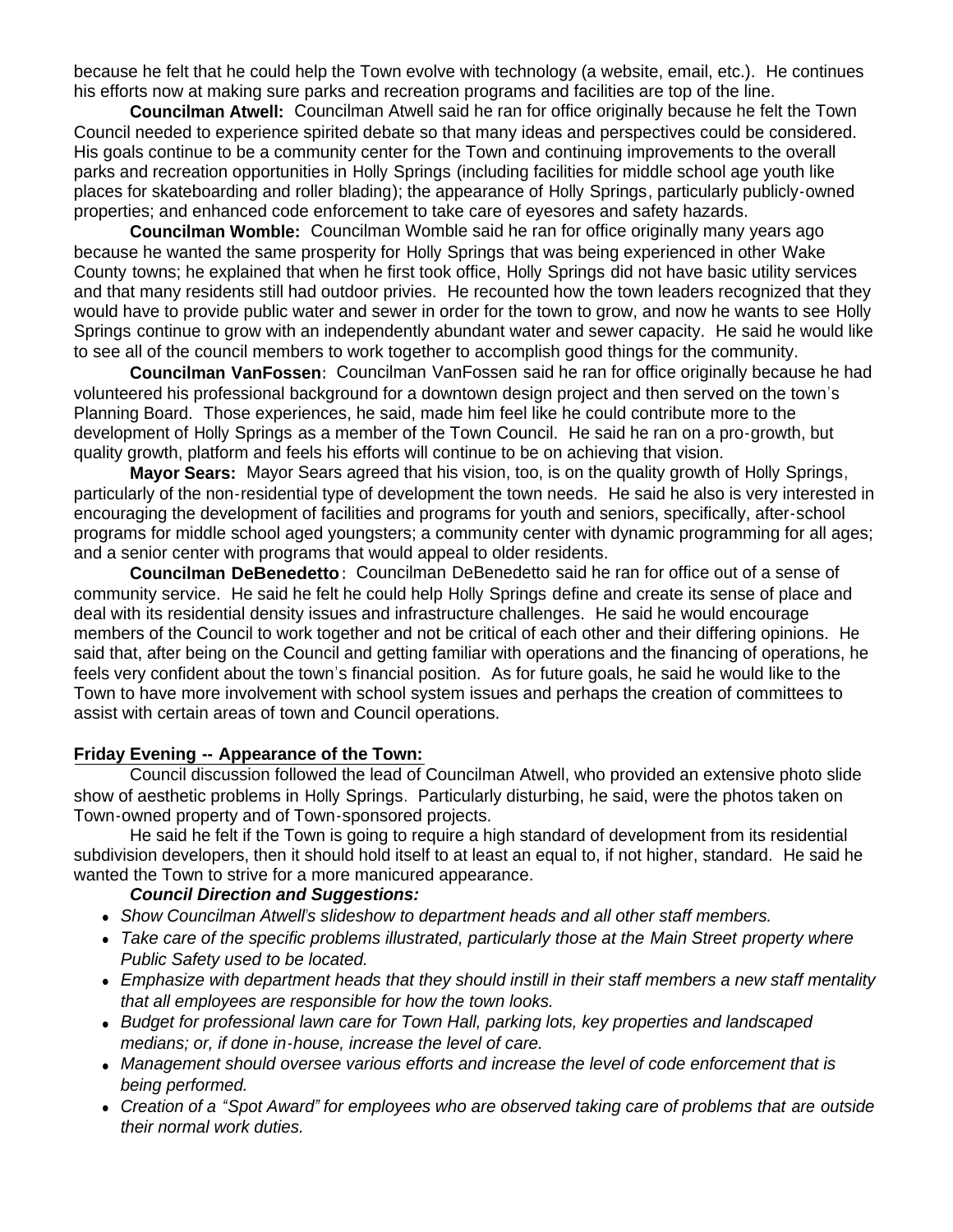- *Creation of a position or additional duty for an existing position of coordinating a manicured appearance for the Town's properties, entrances, rights of way, etc.*
- Establishing a decorative Holly Springs street sign and/or post to be used throughout the town in *place of the plain ones.*
- *Establishing a visible "brand" for Holly Springs – an image that comes to mind of Holly Springs like gas lamps do for some towns. Councilman VanFossen said the town has a good start with the common use of stacked rock pillars in the community. He suggested carrying that forward as a brand.*
- *Management should create and encourage a continuing awareness among staff members and an organization-wide philosophy that spotting aesthetic problems and getting them taken care of promptly is a basic job duty for all positions.*
- *There is value in regularly driving throughout the town for the expressed purpose of spotting and solving problems.*
- *Council would like to revisit the town's sign ordinances to determine if they are adequate and possibly combine them into one enforcement office and one set of rules.*
- *To address the problem*

#### **Saturday Morning -- Gangs**

 Following a presentation by James Johnson, a consultant offering services to curb gang creation and activity in communities, the Council also heard from Chief Herring. Chief Herring said he feels most of the work needed in Holly Springs could be done in-house with existing staff members within the police department. He added, however, that it may be helpful if the Council would budget funds so that he could use Mr. Johnson or other experts, not on a continuing contractual basis, but on an as-needed basis for certain projects or programs.

#### *Council Direction:*

 *Chief Herring may take care of gang-related issues using in-house programs and staff and consultants on an as-needed basis at his discretion.*

# **Saturday Morning – Community Center**

 During this discussion, Council was advised that an appraisal of the Town's Main Street property is expected on or about Feb. 28. At this point, there was brief discussion on cleaning up the property and/or demolishing the old police station.

#### *Council Direction:*

 *Get a cost comparison in writing of moving and renovating and the cost of demolition of the old police station. Present this to the Council along with appraisals of the land. Also need to have a survey conducted to establish property lines.*

 Mr. Weeks explained that properties in another portion of the town's core recently were examined and values determined for the combined parcels. Individual parcels are valued at much less than the parcels together would be, Councilman VanFossen explained.

 The Council discussed the pros and cons of this site as a spot for a new community center for the town.

 Pros – The town already owns more than half of the property; if a developer partners with the town has described, the town would be a leasor and have no debt; it would create activity and pedestrian flow downtown; it would be a destination for downtown; the project could be completed pretty quickly since the town would have little property to acquire.

 Cons – It is an urban location, which would limit the amount of outdoor space; parking may be a problem; the property may be more marketable in the future for another type of use that would benefit the town's downtown greater.

#### *Council Direction:*

*Begin assembling properties in identified area, but determine a use for it later after further*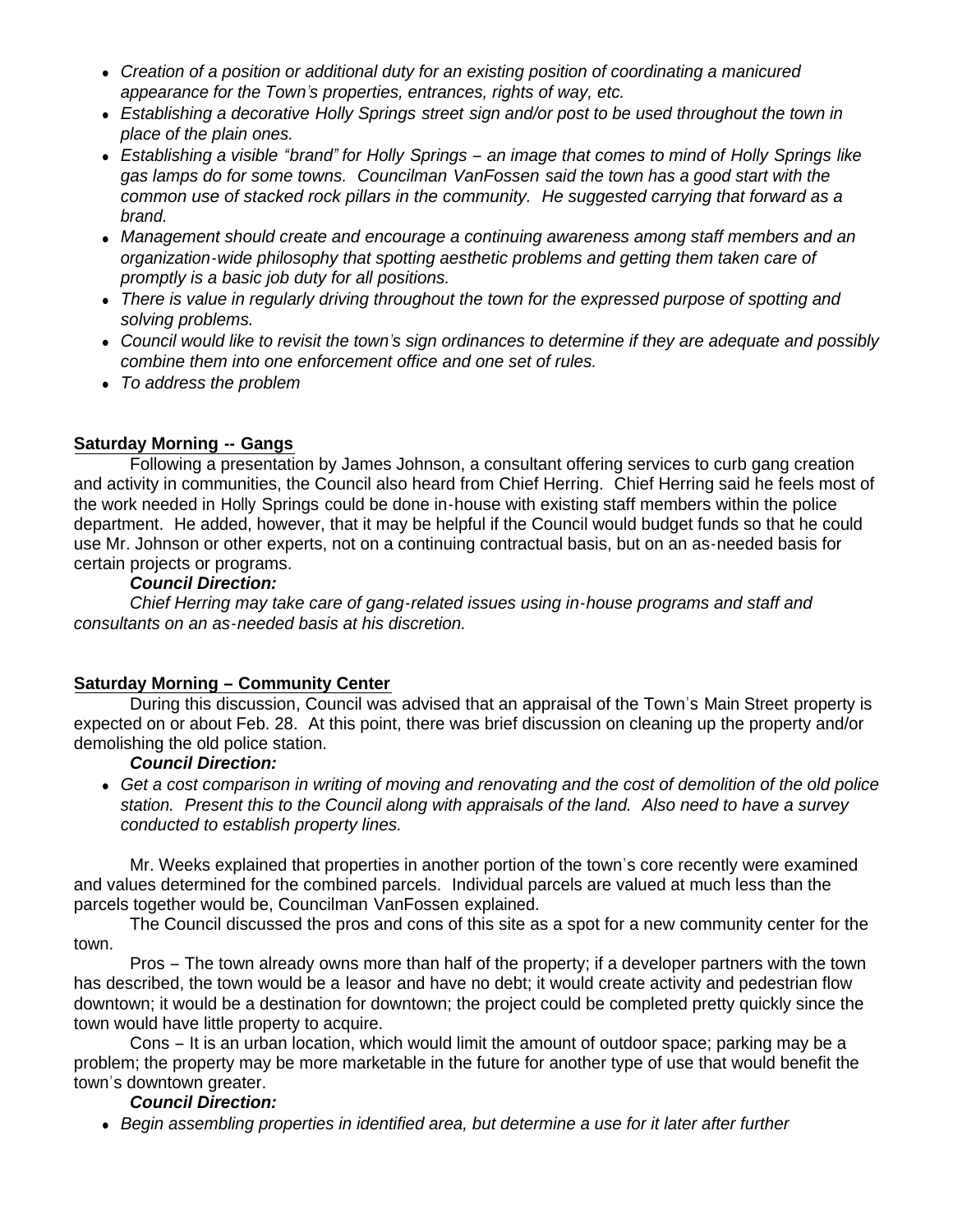*investigation.*

- *Investigate the ownership and value of vacant property nearby that may be preferable to or could be added to the subject property.*
- *Continue with acquiring properties near former police station.*
- *Investigate whether piping of the gully bordering the old police station building is feasible so that the property could be adjoined to the former public safety tract or made into a pocket downtown park.*

# **Saturday Morning -- Traffic-calming Options**

 Engineering staff members Rodney Campbell and Kendra Stephenson explained that stop signs are regulatory signs and should not be thought of as speed control devices. That said, she admitted that many of the stop signs in Holly Springs were erected at odds with the town's policy.

 She encouraged the Council to consider a focused attention on other options for speed control devices, such as traffic circles, chicanes and a variety of styles of speed humps.

 She said the engineering department is suggesting that for new collector roadways that the town offer developers a "tool box" of options, including but not limited to no-load streets, for avoiding speed problems on those types of streets in the future.

 For retrofitting problem areas such as what residents on Crossway Lane are alleging, she said some devices such as circles and chicanes and specially designed speed humps that are more emergency vehicle-friendly could be considered.

#### *Council Direction:*

- *Rewrite the town's existing traffic-calming device policy to include other types of devices*
- *Do not rewrite the town's policy on 4-way stops and generally apply it.*
- *Provide developers with a tool box of options to control traffic speeds on new collector streets.*
- *Encourage that collector streets be designed as no-load streets whenever feasible.*

#### **Saturday Morning – Non-Residential Development Update**

 Mrs. Mizelle reported on the progress of Novartis Vaccines & Diagnostics, which is essentially doubling its original proposed facility footprint. She also said Holly Springs is prominently featured in a Novartis recruitment CD.

#### *Council Direction:*

- *Provide information on the town's website about the project and provide link for jobs to novartisvaccines.com.*
- *Add web link also for the CD video presentation.*

# **Saturday Morning – Parks and Recreation Project Update**

Council members received a written report in packets on numerous park facility projects.

 In response to a staff question as to whether or not the parking lot at Jones Park could be used for Veterans Park, the Council indicated that it had no objections to the proposal.

# **Saturday Afternoon – Development Issues**

 The after-lunch meeting opened with a discussion of suggestions staff has developed for development to incur with incentives for larger-lot subdivisions in the ETJ. Using a large topographic map, Mrs. Clapp explained that the town's engineering department had identified areas in which the town would find it more difficult to provide sewer service. In these areas, she explained, it would be best to offer largerlot development incentives whereby developers would be required to hook on to the town's water system, but not to its sewer system.

 Staff's proposal recommended that the location to consider such development would be land south of Spence Farm Road/Rex Road and east of Cass Holt Road. This line was determined based upon the location of existing sewer infrastructure, the location of proposed sewer infrastructure, and staff's recommendation to ensure recouping of expenses and facility capacity that has been included in the Town's estimates and reserves in the designing of the new treatment plant and pump stations/forcemains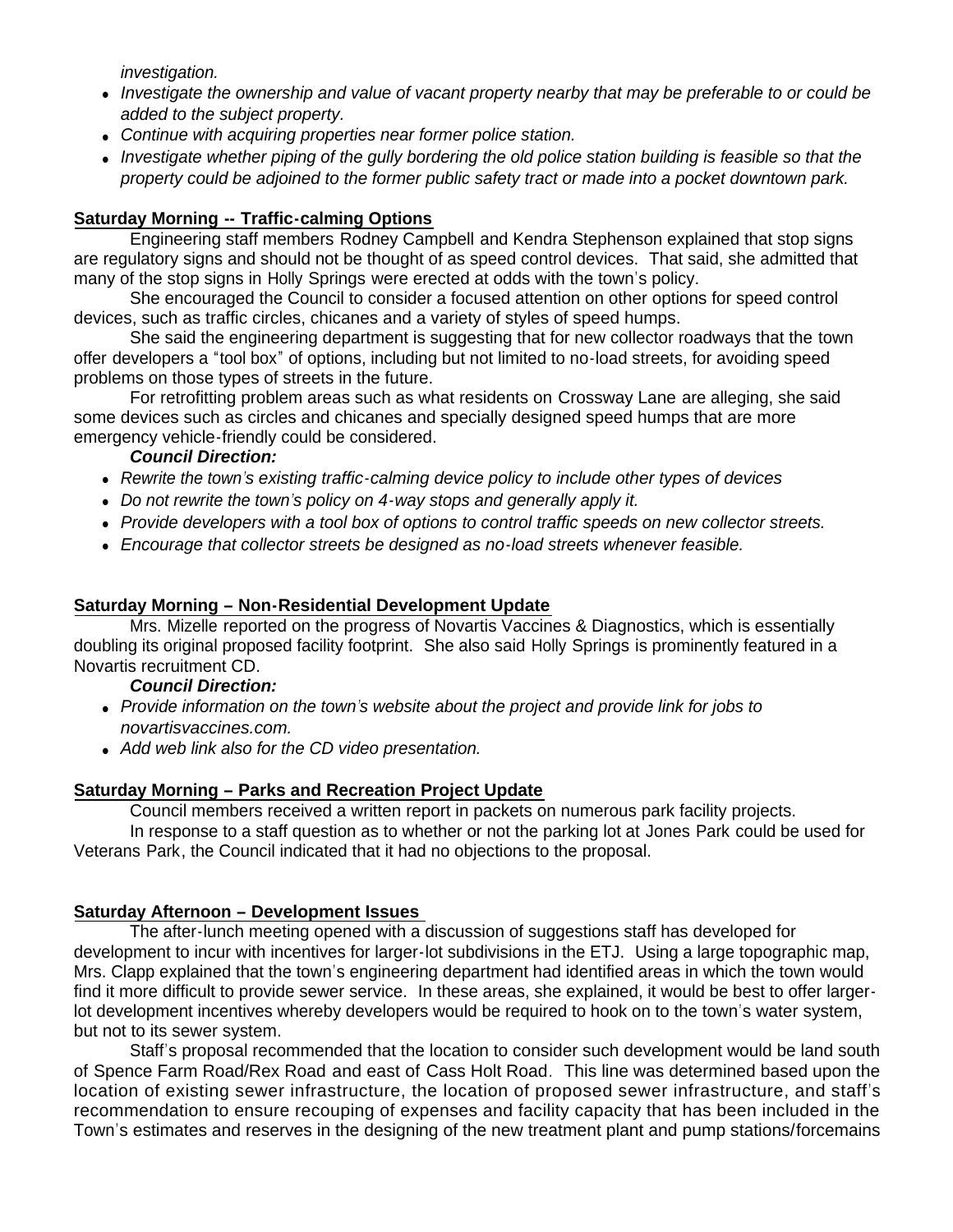in the area. This line was also chosen due to the location of existing subdivisions without sewer facilities and the fact that the intersection of Piney Grove-Wilbon Road and Honeycutt Road is designated as an Activity Node or Growth Area on the proposed Future Land Use Plan which would denote this area for higher density residential development or commercial/office development—not rural residential development.

# *Council Direction:*

 *The Council approved staff's recommendation on the appropriate location for large-lot developments with public water, but without public sewer (generally south of Spence Farm Road and east of Cass Holt Road.*

# **Saturday Afternoon – Progress Energy**

 Councilman Atwell addressed this issue, saying he feels that the company owes more to Holly Springs than it has shown a willingness to provide. He said the company's nuclear plant's proximity to Holly Springs should merit a significant investment in this community.

 He pointed out that the company has made several long-term and expensive investments into the City of Raleigh, which bears little impact from the facility.

 Specifically, he said, he would like to see Progress Energy assist financially in the widening of Avent Ferry Road, since it is a designated evacuation route; provide land for easements as needed and development; and be a user of town water, sewer and/or reuse water.

 Councilman Atwell said the town needs to push hard for the things it needs from the company, and he suggested that town officials go as high up the corporate ladder as possible.

# **Saturday Afternoon – Infrastructure Reimbursement Agreements**

 Mr. Dean explained that the town has entered into many reimbursement agreements over the years and asked the Council if the town had reached a point where it curbs the use of them.

 Council members said whatever the town decides to do is fine, as long as developers know up-front what they will and will not be expected to provide.

After much discussion, it was decided that:

 *Council Direction:*

 *An independent development issues workshop is to be scheduled this spring to work out a variety of topics, including the use of IRAs and an adequate facilities ordinance.*

# **Saturday Afternoon – Engineering Topics**

*Council Direction:*

- *Look into possibilities of installing waterline to open up areas for development.*
- *Fight the Apex ETJ expansion request in regard to contested areas*
- *Proceed with North Main Street sidewalk by securing a reimbursement agreement from NCDOT for repayment in 2009; go ahead with construction and pay for it now with reimbursement to come; spring construction.*
- *South Main Street sidewalk can be installed as development occurs.*
- *Holly Glen to Holly Springs High School sidewalk should begin with a temporary pedestrian path now until the Overlook develops*
- *Bass Lake Crosswalk – Send letter to NCDOT that the speed limit is 35 mph and that the town is going to install a crosswalk, either using in-house crews or by contracting the job out.*

# **Sunday Morning – CIP**

Mr. Weeks went over the Capital Improvements Plan booklet.

 Councilman Atwell questioned the inclusion of funding for renovations at the Hunt Center, when the Council has not decided what to do with the property. He suggested that before the town goes forward with renovations that the town needs a more concrete plan for what ultimately the town will do with it.

 Councilman Atwell also said he would like the town to begin placing on its long-range planning tools like the TIP and CIP a north-south route connecting Avent Ferry Road to New Hill Road. Otherwise, he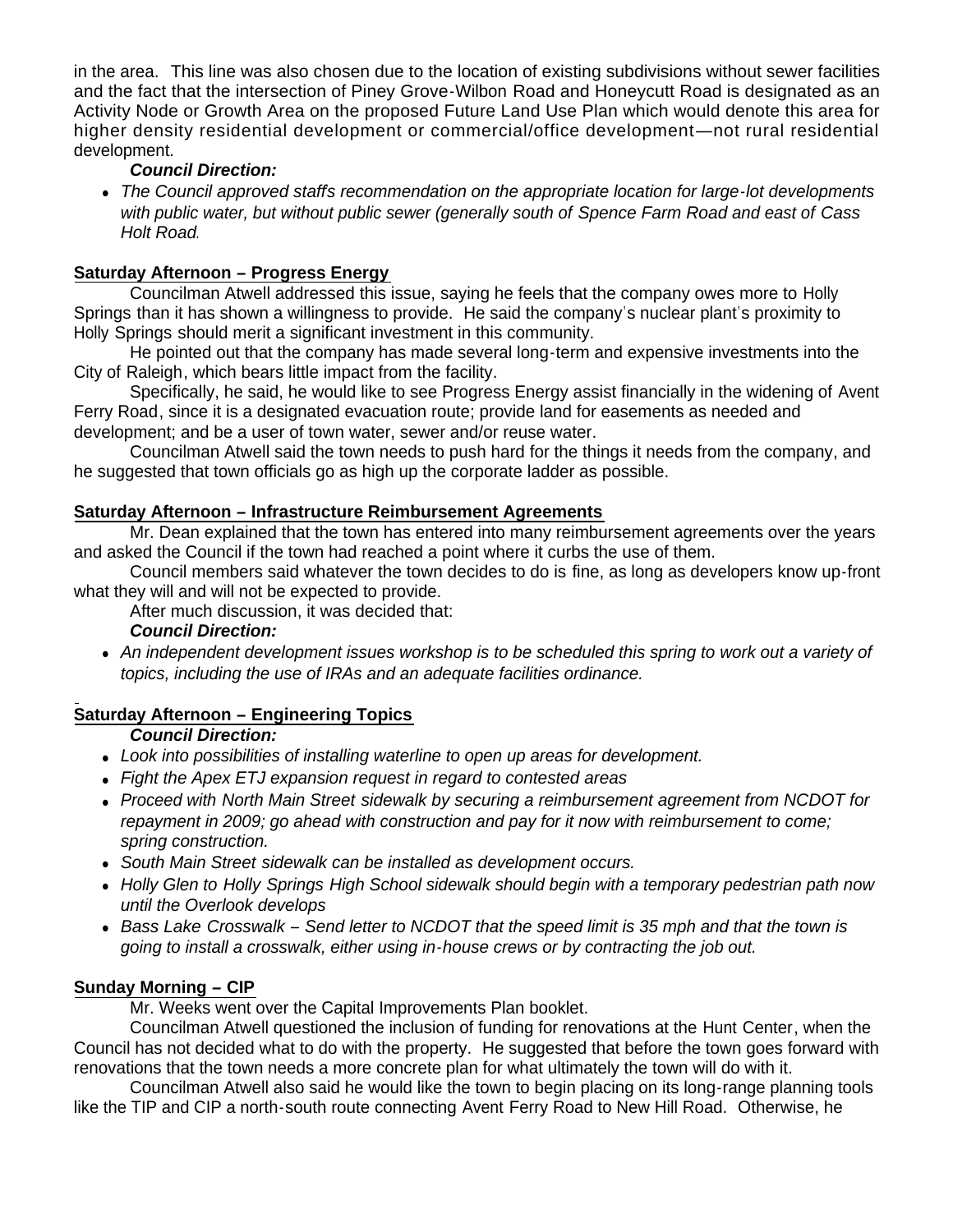said, all traffic will be funneling on Avent Ferry Road, which will not be able to handle that amount of traffic. *Council Direction:*

- *Provide Council with options for use/renovation/disposition of the Hunt Center.*
- *Include N-S transportation route on town's TIP so that right of way can be reserved*

# **Sunday Morning -- Grants**

In a discussion about how the town's grant program is progressing, council members expressed concern as to how much funding is needed each year and for what purpose is the funding being used.

 Council members expressed some basic guidelines that may need to be followed in rewriting the existing policy.

#### *Council Direction:*

- *Rewrite the grant policy and distribute it to council members for input*
- *Include in the draft a budget limit, such as \$1 per person in the population per year.*
- *Include in the draft provisions for how long the funding would be made available and for what purpose it should be spent.*

#### **Sunday Morning – Chamber of Commerce**

In a discussion about how the town intends to support the Holly Springs Chamber of Commerce in coming years, there was much discussion about the cost of production of the chamber's membership directory.

 In the end, there was clear support for the town's maintaining its Platinum membership plus offering support in some kind for publication and distribution of the membership directory, particularly since the directory benefits everyone who receives it.

 **Council Action:** The Council approved a motion to direct a committee comprised of Councilmen VanFossen and Atwell, Chamber representatives Bob Volpe and Scoop Green and town staff members Chuck Simmons and Joni Powell to meet and consider the various options for financial support of the chamber and production/distribution of the chamber directory and town calendar and to report back to the Council with a recommendation that can be formally approved.

 **Motion By:** Atwell **Second By:** Dickson **Vote:** Unanimous.

# **Saturday Morning – Parks and Recreation Issues**

 Councilman Atwell said he would like to spend some time addressing some lingering concerns he has about the town's Parks and Recreation Department. He said it is his perception that not all is going well and that there is generally dissatisfaction among participants and volunteers.

 Councilman Atwell said there is a perception that the department is resistant to change and that there is no enthusiasm for new ideas.

#### *Council Direction:*

- *Tell our story better and with more enthusiasm*
- *Expand our vision and promote an enthusiastic attitude throughout the department*
- *Be aware of the audience when communicating and attempt to respond in respectful and interested ways.*
- *Be more receptive to new ideas and suggestions from the public and the Parks and Recreation Advisory Committee.*

**Adjournment:** There being no further business for the weekend, the 2007 Winter Retreat of the Holly